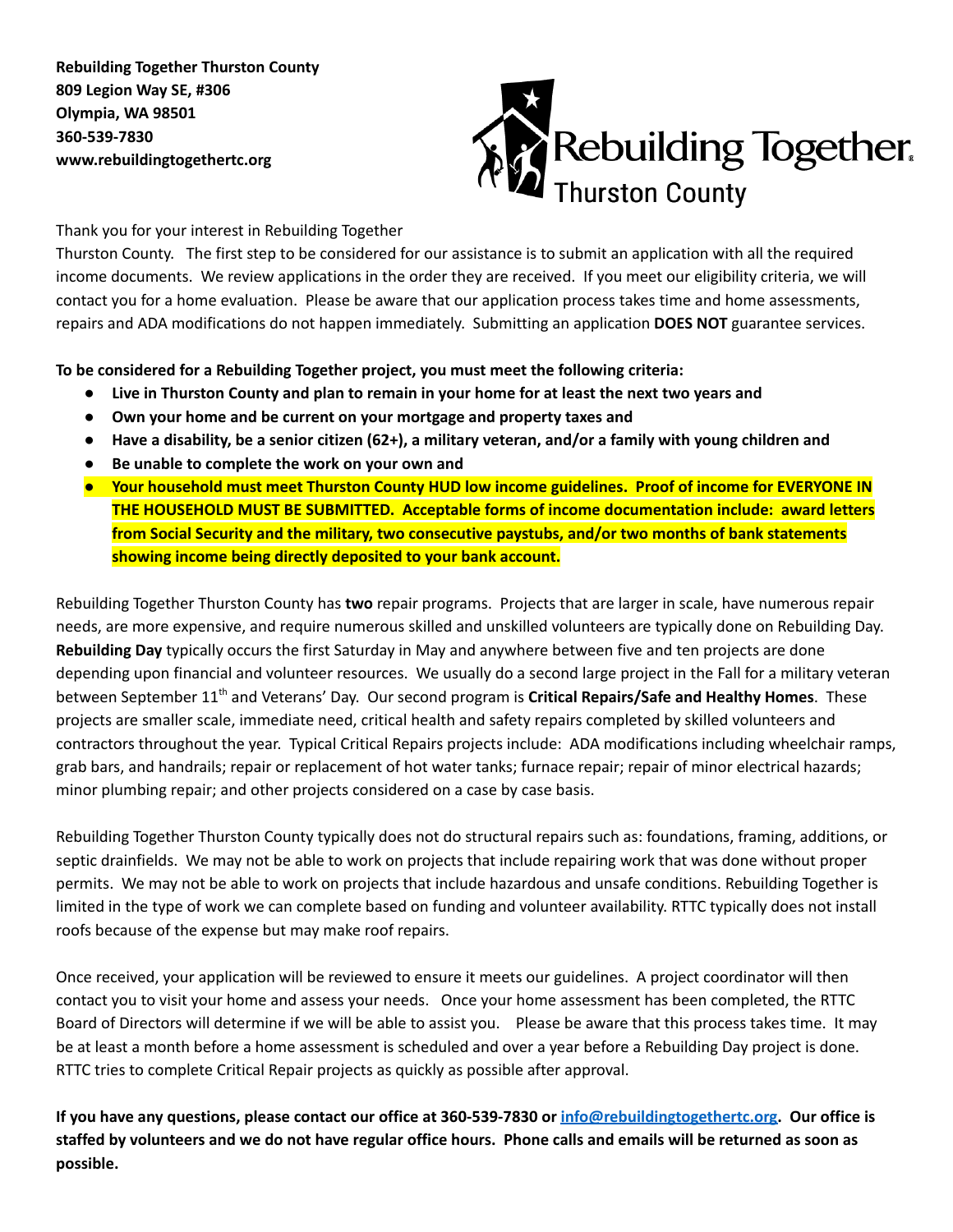**RTTC ID #: \_\_\_\_\_\_\_\_\_\_\_\_\_\_\_\_\_\_\_\_\_\_\_ DATE APP REC:**

# **REBUILDING TOGETHER THURSTON COUNTY APPLICATION**

**HOUSEHOLD INFORMATION**

|                                                                                                                                                                                                                               |              |                                |                                 |            | City: ________________________ |   |              |        | Zip Code: ________ |
|-------------------------------------------------------------------------------------------------------------------------------------------------------------------------------------------------------------------------------|--------------|--------------------------------|---------------------------------|------------|--------------------------------|---|--------------|--------|--------------------|
|                                                                                                                                                                                                                               |              |                                |                                 |            |                                |   |              |        |                    |
|                                                                                                                                                                                                                               |              |                                |                                 |            |                                |   |              |        |                    |
| Email Address: National Address: National Address: National Address: National Address: National Address: National Address: National Address: National Address: National Address: National Address: National Address: National |              |                                |                                 |            |                                |   |              |        |                    |
| Please list EVERYONE living in the home including children, starting with the homeowner (use additional page if needed).                                                                                                      |              |                                |                                 |            |                                |   |              |        |                    |
| <b>First &amp; Last Name</b>                                                                                                                                                                                                  | Relationship | <b>Birthdate</b><br>(mm/dd/yy) | Gender*<br>Preference           | Ethnicity* | Race* Disabled? Veteran?       |   |              |        |                    |
|                                                                                                                                                                                                                               | self         |                                | <b>Contract Contract</b>        |            | H NH Yes No                    |   |              | Yes No |                    |
|                                                                                                                                                                                                                               |              |                                |                                 |            | H NH Y N                       |   |              | Y.     | N                  |
|                                                                                                                                                                                                                               |              |                                | $\frac{1}{2}$ and $\frac{1}{2}$ |            | H NH Y                         |   | N            | Y      | N                  |
|                                                                                                                                                                                                                               |              |                                |                                 | H NH       |                                | Y | $\mathsf{N}$ |        | N                  |

# **OUR FUNDERS REQUIRE US TO COLLECT THE ABOVE DEMOGRAPHIC INFORMATION. PLEASE ASSIST US BY CHOOSING GENDER, ETHNICITY, RACE, ETC..**

**\*Gender Preference: M (** Male), **F** (Female), **O** (Other)

**\*Ethnicity:** Circle **H** (Hispanic) if you are a person of Cuban, Mexican, Puerto Rican, South or Central American, or other Spanish culture or origin OR **NH** (Non-Hispanic) if you are a person from any other culture or origin. **\*Race**: **AI/AN** American Indian/Alaska Native, **A** Asian, **B/AA** Black/African American, **M** Mixed Race **NH/PI** Native

Hawaiian/Pacific Islander, **O** Other, **W** White

RTTC is committed to providing equal opportunities for all applicants for our program services. All selection decisions are made without regard to unlawful considerations of race, sex, religion, national origin, age, sexual orientation, sexual identity, disability, or any other legally protected status. Immigration status is also not a consideration and homeowner files are kept confidential. Demographic information does NOT impact eligibility for our programs.

### **INCOME INFORMATION**

|             | Please record the total monthly gross income of all individuals 18 and over living in the home, including renters and |                     |
|-------------|-----------------------------------------------------------------------------------------------------------------------|---------------------|
|             | roommates. PROOF OF INCOME DOCUMENTATION MUST BE SUBMITTED: award letters from Social Security or                     |                     |
|             | military, or 2 consecutive paystubs, or 2 months of bank statements showing income being directly deposited to your   |                     |
| bank.       |                                                                                                                       |                     |
| <b>Name</b> | <b>Income Source</b>                                                                                                  | <b>Monthly Amt.</b> |
|             | (Social Security, Disability, Salary, VA, Pension, etc.)                                                              |                     |
|             |                                                                                                                       |                     |
|             |                                                                                                                       |                     |
|             |                                                                                                                       |                     |
|             |                                                                                                                       |                     |
|             | Calculated Household Annual Income (office use):                                                                      |                     |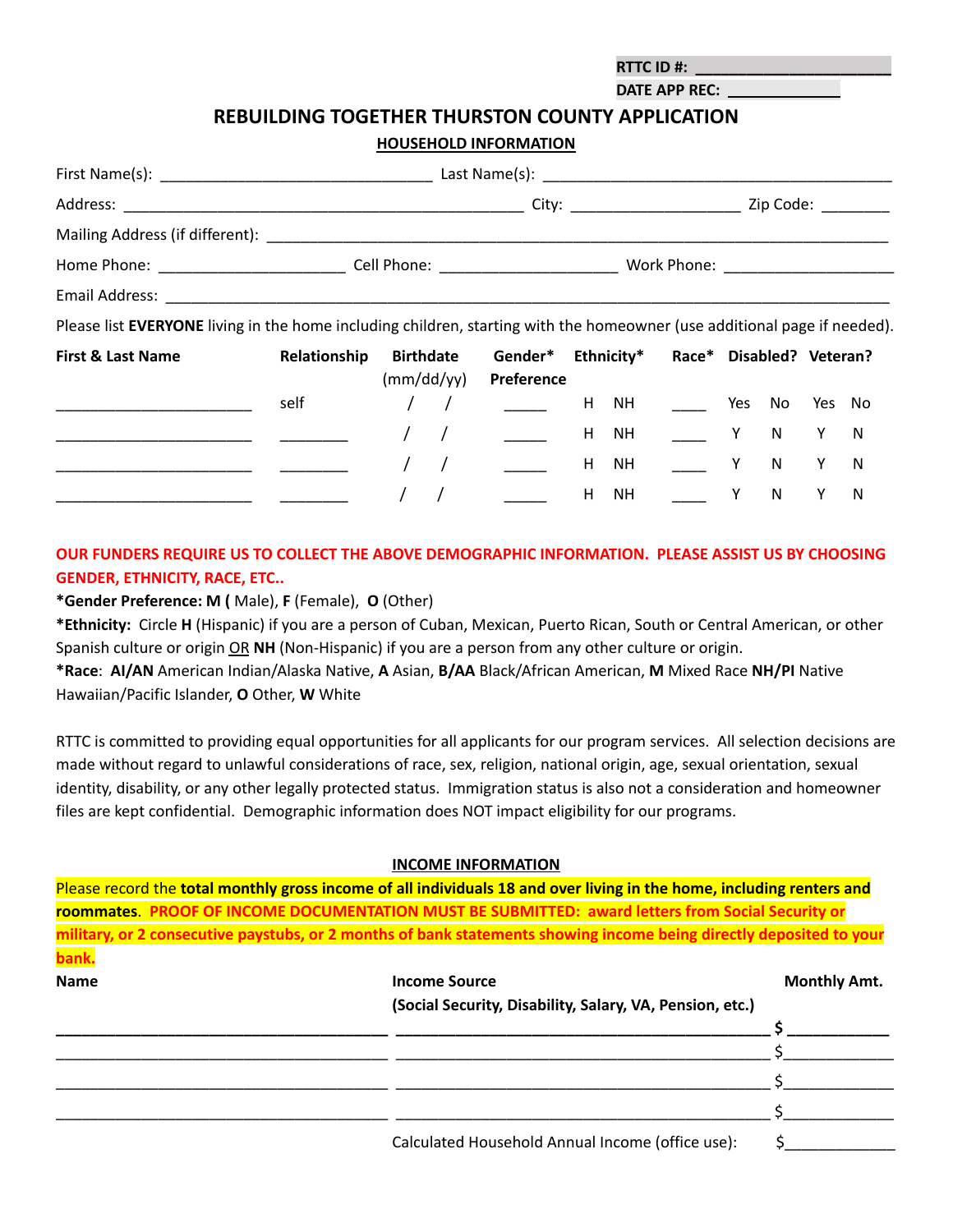Please list any assets, other than your primary residence, valued at more than \$5,000. This includes other properties, boats, rentals, bank accounts, etc. \_\_\_\_\_\_\_\_\_\_\_\_\_\_\_\_\_\_\_\_\_\_\_\_\_\_\_\_\_\_\_\_\_\_\_\_\_\_\_\_\_\_\_\_\_\_\_\_\_\_\_\_\_\_\_\_\_\_\_\_\_\_\_\_\_\_\_\_\_

## **PROPERTY INFORMATION**

| Year purchased:                       | Purchase Price: | Square feet: |                                                  | # of Bedrooms: |
|---------------------------------------|-----------------|--------------|--------------------------------------------------|----------------|
| Manufactured home:                    | Mobile home:    | Stick built: | Permanently placed RV or 5th wheel:              |                |
| Monthly house or MH space payment: \$ |                 |              | Current on house or space payment and taxes? Yes | Nο             |

#### **HOMEOWNER QUESTIONS AND AGREEMENT**

| Is this your first time applying to Rebuilding Together Thurston County for assistance? Yes _______ No _______<br>If you previously applied to RTTC, what was the outcome of your application? Application denied? Application<br>approved? Was work performed? If yes, what repairs, etc. were done on your home? _____________________________                                                                                           |
|--------------------------------------------------------------------------------------------------------------------------------------------------------------------------------------------------------------------------------------------------------------------------------------------------------------------------------------------------------------------------------------------------------------------------------------------|
| Do you plan on living in your home for at least the next two years? Yes _________ No _______<br>Are you comfortable having volunteers make repairs in your home? Yes _________ No ________<br>Are you a military veteran (page one)? Yes ______ No ______ Has anyone in your household served in the military?<br>Yes _______ No _______ Are you the widow(er) of someone who served in the military? Yes ______ No ______ If you answered |
| Do you or someone in your household have a disability diagnosed by a physician (page one)? Yes ____ No ____ Do you<br>or does someone in your household have a physical limitation diagnosed by a physician? Yes _____ No _____ If you<br>answered yes to one or both of these questions, please provide a description: ________________________________                                                                                   |
| Do you have any household members or family willing and physically able to assist in repairs? Yes _______ No _______                                                                                                                                                                                                                                                                                                                       |
| Has any other agency made repairs to your home in the last five years? Yes __________ No _________                                                                                                                                                                                                                                                                                                                                         |
| Have you or any household member been charged with a crime in the last five years? Yes __________ No _________                                                                                                                                                                                                                                                                                                                             |
| Do you have a social worker, case worker, or conservator? Yes _______ No ______                                                                                                                                                                                                                                                                                                                                                            |
| Were you referred to RTTC?: _______ No _______ Yes If yes, who/agency: _____________________________                                                                                                                                                                                                                                                                                                                                       |
| If yes, may we work with him/her? Yes _____ No ____                                                                                                                                                                                                                                                                                                                                                                                        |
|                                                                                                                                                                                                                                                                                                                                                                                                                                            |
| Phone #: $\overline{\phantom{a}}$                                                                                                                                                                                                                                                                                                                                                                                                          |

#### **REPAIRS/MODIFICATIONS/HELP REQUESTED**

## **What are the four most important repairs/ADA modifications needed for your home?**

| 3.  |                                                                                                                      |
|-----|----------------------------------------------------------------------------------------------------------------------|
|     |                                                                                                                      |
| -4. | <u> 2000 - 2000 - 2000 - 2000 - 2000 - 2000 - 2000 - 2000 - 2000 - 2000 - 2000 - 2000 - 2000 - 2000 - 2000 - 200</u> |
|     |                                                                                                                      |
|     |                                                                                                                      |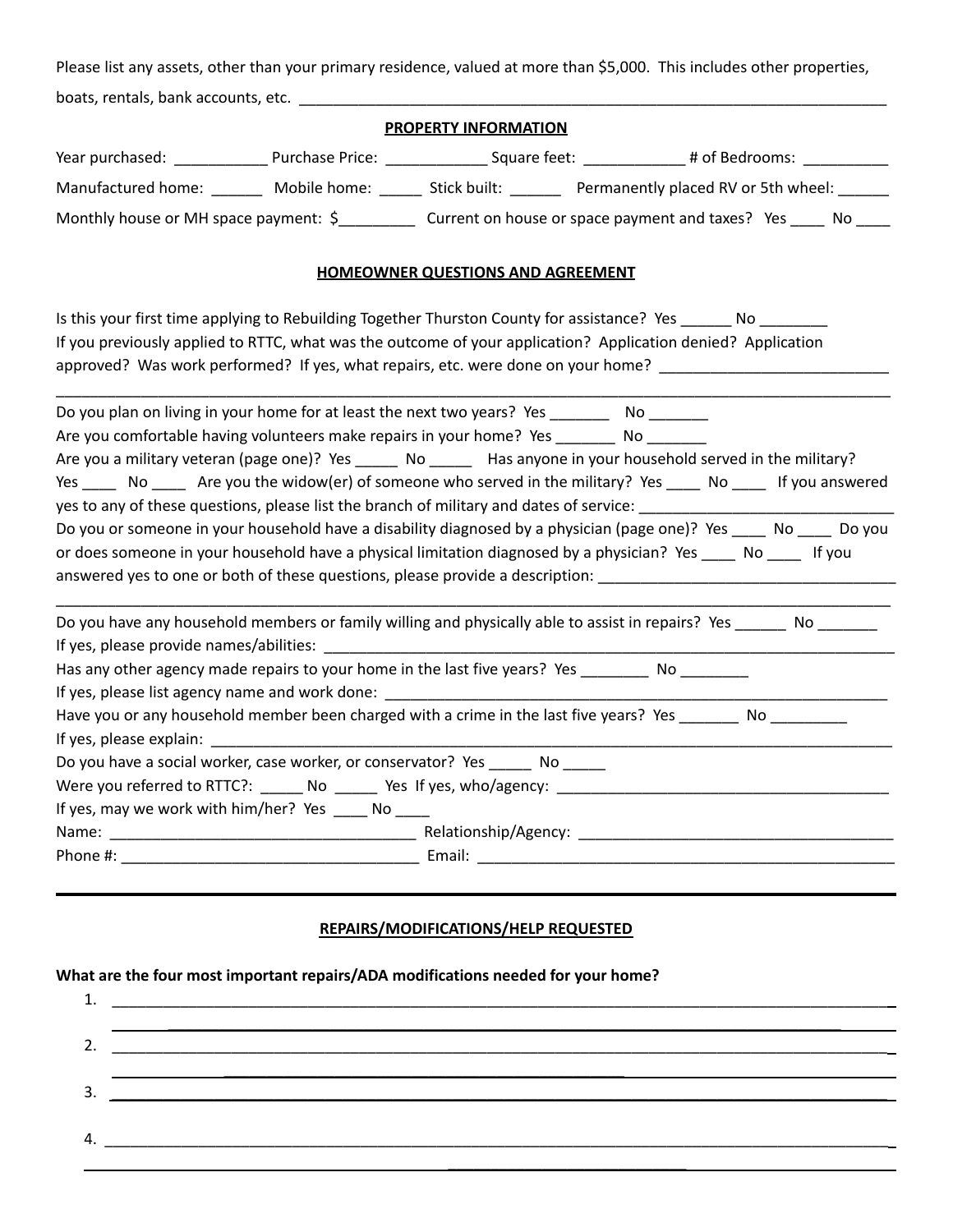| ADA Modifications: Grab bars ________ Handrails _________ Wheelchair ramp ________ High Profile toilet _______            |  |  |  |
|---------------------------------------------------------------------------------------------------------------------------|--|--|--|
|                                                                                                                           |  |  |  |
| Bathroom(s): Faucets not working/leak ______ Sink drain leaks _____ Toilet leaks/not working properly _______ GFCI        |  |  |  |
|                                                                                                                           |  |  |  |
| Deck/Patio: Concrete needs repair ______ Deck needs repair/replacement ______ Stairs need repair/replacement _____        |  |  |  |
|                                                                                                                           |  |  |  |
| Doors: Interior doors need repair/replacement ____________ Exterior doors need repair/replacement ____________            |  |  |  |
| Weatherstripping _____________                                                                                            |  |  |  |
| Electrical: Electricity not working ______ Dangerous electrical condition(s) _____ Electricity not working in one or more |  |  |  |
| rooms (and location) _______________ Ceiling fan needs repair/replacement _______ Other_______________________            |  |  |  |
|                                                                                                                           |  |  |  |
|                                                                                                                           |  |  |  |
|                                                                                                                           |  |  |  |
|                                                                                                                           |  |  |  |
| Foundation: Holes _____ Broken/Not level _____ Pests getting under home _____ Other ________________                      |  |  |  |
| Garage: Man door doesn't lock/broken ______ Garage door doesn't work/broken _____ Other __________________                |  |  |  |
| Heat: Not working/needs repair _______ Not working in some rooms (please specify) ____________________________            |  |  |  |
| Hot water tank: Not working ________ Old but works _________ Leaking _______ Floor damaged by water tank _______          |  |  |  |
|                                                                                                                           |  |  |  |
|                                                                                                                           |  |  |  |
|                                                                                                                           |  |  |  |
|                                                                                                                           |  |  |  |
|                                                                                                                           |  |  |  |
| Property Interior: Cleaning needed ______ Items need to be removed (explain) ________________________________             |  |  |  |
|                                                                                                                           |  |  |  |
|                                                                                                                           |  |  |  |
| Paint: Exterior painting needed _____ Interior painting needed (please specify location)______________________            |  |  |  |
|                                                                                                                           |  |  |  |
|                                                                                                                           |  |  |  |
|                                                                                                                           |  |  |  |
| Porch: Roof needs repair ______ Flooring needs repair _____ Steps need repair _____ Landing needs repair ________         |  |  |  |
| Roof: Roof needs to be replaced ____________ Roof leaks __________ Gutters/flashing need cleaning, repair, or replacement |  |  |  |